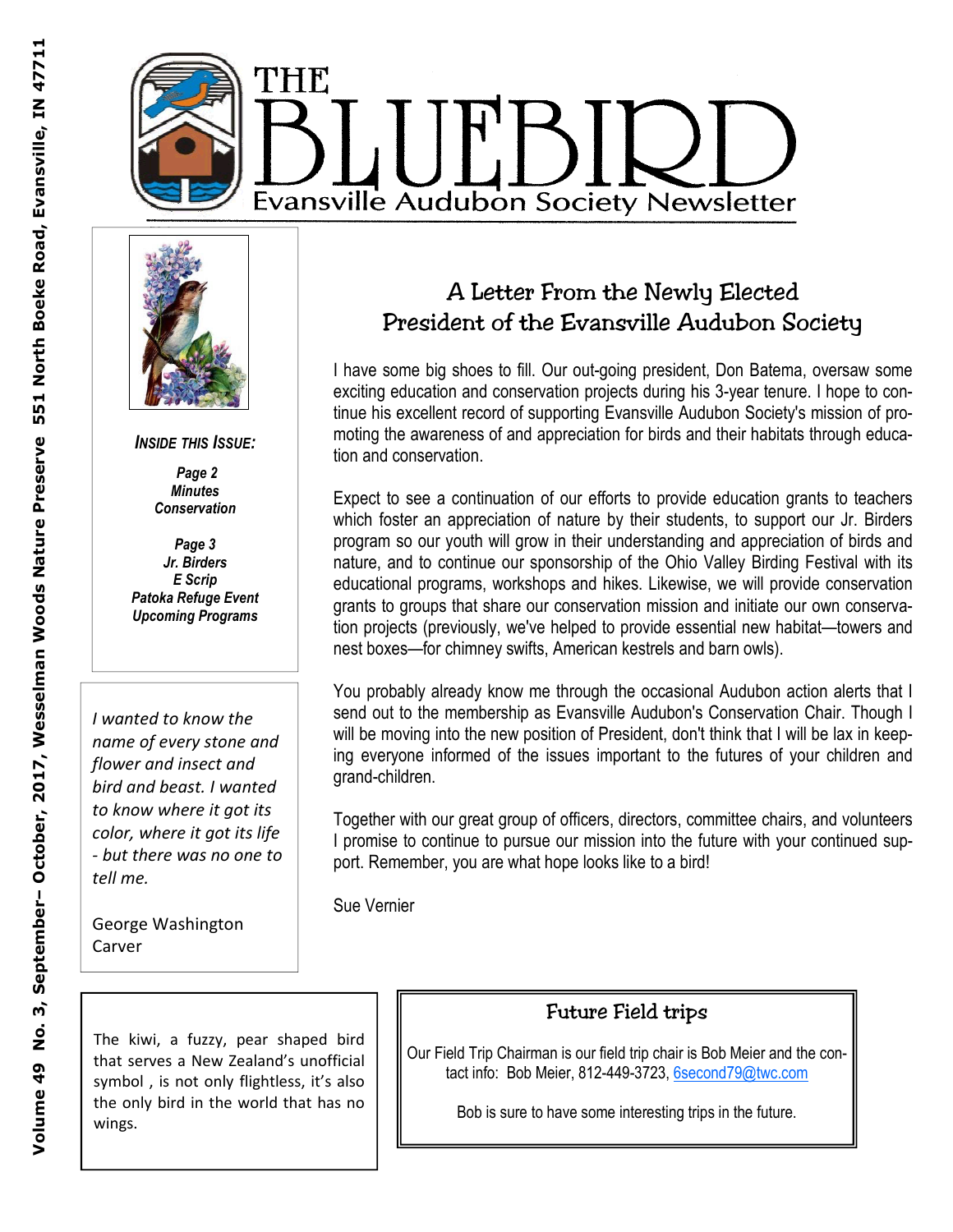### EAS Minutes

May 16, 2017

President Batema called the meeting to order. With no quorum at the time, the minutes from the previous meeting were not approved. İ

Audubon Treasure's Report

| <b>Bulk Mail</b>                  | 75.78   |
|-----------------------------------|---------|
| Savings                           | 5.09    |
| Certificate                       | 4880.19 |
| Checking                          | 3234.58 |
| Checking w/o reserves*            | 1707.79 |
| *Reserve Accounts                 |         |
| Total                             | 1526.70 |
| <b>Education and Conservation</b> | 183.77  |
| E Scrip                           | 362.71  |
| OVBF                              | 980.31  |

Treasurer's Comments:

The Educ. & Cons. Balance reflects the \$ 692.49 for the Tekoppel educ. project. Anticipated OVBF expenses have not yet been entered.

Committee Reports: Field Trips: Some owls were seen on the 12 May walk. Jr. Birders will be at Eagle Slough on 20 May. 3 June is date for Harmonie Park walk.

Programs: Susan Fowler's Indiana Bicentennial presentation will be our final program.

Conservation: Board members were alerted to the impact recent executive orders may have on our national parks.

Education: No report. Andrew is in Costa Rica.

OVBF: LD reported that thanks yous had been sent. There were 261 participants. 2018 dates are under consideration.

Old Business Updates:The Spring bird count was competed. Volunteers are being sought for state breeding birds count. There will be a picnic potluck for our June meeting. Board vote will be the only business -- a pres. candidate is still needed,



And if you would like to get meeting reminders and last minute notices of field trips, send your email address to carolyn.evv@gmail.com

New Business: President Batema reminded board members to calculate and submit EAS volunteer hours to him. Members were alerted to the 3 possible I 69 Ohio River crossing sites --one of which would have a mega-negative impact on Eagle Slough. EAS received an invitation from Willard Library to participate in their adult services which could be a good opportunity for cross-promoting. No specific date was discussed.

Items from the floor:Jim Campbell has a sack of EAS memorabilia and Don will take it for safe keeping now.

Bird sightings included: Purple Gallinule at Audubon Wetlands and Chris Newman Ruff reported a Ruff in Warrick County.

The meeting was then adjourned. Paul Bouseman from Mesker Zoo will present " Attracting Beneficial Insects to Your Landscape to Reduce the Use of Pesticides.

Respectfully submitted,

Maryann Watson **Secretary** 



## Crippling Conservation Cuts Threaten Birds

With Congress back from their August recess, they will be working on proposed budget cuts that will be devastating for birds. The President's 2018 budget blueprint would eliminate the EPA pro-

grams that are cleaning up the Great Lakes and other vital habitats. It zeroes out coastal restoration programs, and drastically cuts clean energy funding. It would cut by 84 percent the habitat-protecting Land and Water Conservation Fund, which has enable us to protect places like Florida's Everglades. It opens up the Arctic National Wildlife Refuge to oil drilling, the Arctic coastal plain being one of the most prolific bird nurseries on the planet. Unfortunately, the list goes on.

Your representatives in Congress need to hear your voice as they make decisions in the coming days and weeks. Please speak up for the birds and conservation to make sure they are recognized for the incredible value they bring to each of us and to this country.

Sue Vernier, Conservation Chair, Evansville Audubon Society

## Interested in endangered species??

**The Indiana Endangered Species list can be reached via the DNR Wildlife Diversity Section page: http://www.in.gov/dnr/fishwild/2356.htm**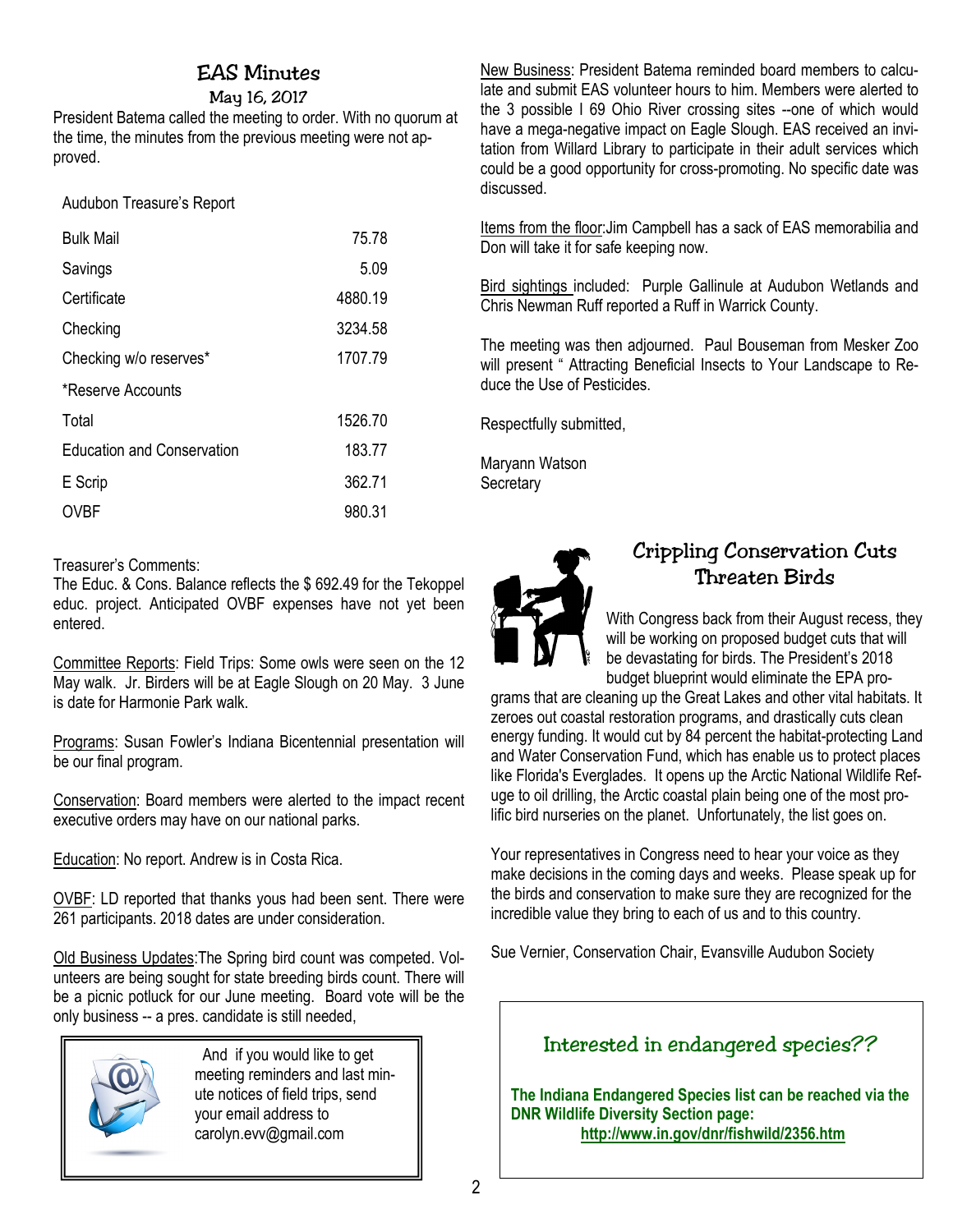### Jr. Birder Hikes

On Saturday, June 3, three Junior Birders braved the heat to see birds at Bluegrass Fish and Wildlife Area in Warrick County. Our main goal was to see the eagle nest which has two young. The nest was large and impressive, but the young birds remained hidden most of the time. One adult flew to the nest tree but also stayed out of sight behind limbs and leaves.

We did, however, get to have great looks at some birds of the open country, including a Killdeer pretending to be injured, an Eastern Kingbird on an open branch, a stunning Indigo Bunting, and a Dickcissel singing at close distance. We even got to see an uncommon Black Vulture soaring with a wake (group) of Turkey Vultures. We called it a day after about an hour due to the increasing temperature.

For having participated on her third outing, Tora received a Junior Birders t-shirt

Junior Birders will have their first fall outing on September 23 at Howell Wetlands in Evansville where we should find songbirds such a vireos, warblers, and tanagers on their way south to Central and South America.

We plan to meet at 9:00 AM, and the walk should last about an hour and a half. Everyone aged eight to eighteen years old and parents or grandparents are welcome. Binoculars and insect spray will be provided and a drink and snack will be available when we are finished.

Please wear appropriate shoes for trail walking. If you have any questions please contact me, Jim Campbell, at joampbell27@roadrunner.com. We can't miss seeing some great birds, and there is no charge!!!



#### ATTENTION SCHNUCKS SHOPPERS!!

Please support Evansville Audubon by shopping at a Schnucks grocery store. Just pick up a Schnucks eScrip Customer Card at the customer service desk and follow the directions on the card to register. Our group ID number is: 500023419

A percentage of your purchases at Schnucks will benefit the education funds of EAS. ItÆs just that easy! Every time you shop at Schnucks, give the checker your eScrip card to scan. It won't cost you a thing! We thank Schnucks for donating over \$400 to our education funds via eScrip. This money is then used for various school environmental/ conservation projects.

## Patoka River National Wildlife Refuge Event October 28, 2017

The Patoka River NWR and Friends of the Refuge organization are planning a big event this coming **October 28, 2017**, from 9AM to 2PM at Wirth Park & Community Center in Oakland City, IN.

To whet your appetite, here's a preliminary schedule of planned activities: A refuge bus tour; a Talon Trust live bird program; an IN Div. of Historic Preservation & Archaeology program (all morning activities). In the afternoon will be a Wabash and Erie Canal presentation followed by a bus tour to the historic sites. There will be a 2,000 gallon fish tank stocked with fish from the Patoka River Refuge waters and Fisheries staff will be available to interact with the public and answer questions. There may even be a fly fishing demonstration. In addition to the many nonprofit booths, there will be food booths and others selling products such as honey and syrup.

All are welcome to this free and open to the public event. Bring the whole family as there will be children-oriented activities as well!

Sue Vernier



Upcoming Programs Programs are at WWNP, at:700pm

**September 19, 2017** *Birding the Pakota*  **River Beptember 19, 2017** *Birding the Pakota***<br>Kep***liver Wildlife Refuge and Management Area,* Jeremy Ross

**October 17, 2017,** *Birds of Wesselman Woods* Shelby Hall, Natural Resource and Operations Manager, Wesselman Woods Nature Center

Shelby will be talking about the annual breeding bird survey that has been conducted at Wesselman Nature Preserve since 2015. Learn how the survey is being conducted, why it is being done, and how you can be part of it.

**November 21, 2017** *Trees Talk***,** Sandra Messner**,** Outreach Director, Indiana Forest Alliance

Recent scientific research has unveiled an incredibly complex forest ecosystem, in which trees communicate with each other and with animals, share resources, and "work together" to ensure a healthy forest ecosystem. You will also learn about the state of forests in Indiana, and how you can protect them.

#### *December 19, 2017 Movie Night, The Everglades of the North: The Story of the Great Kankakee Marsh*

The Great Kankakee Marsh once occupied nearly one million acres in Northern Indiana and Illinois. This film, presented by Lakeshore Public Television, relates the story of the diverse ecology, history, and controversy surrounding the use (and abuse) of this wetland.